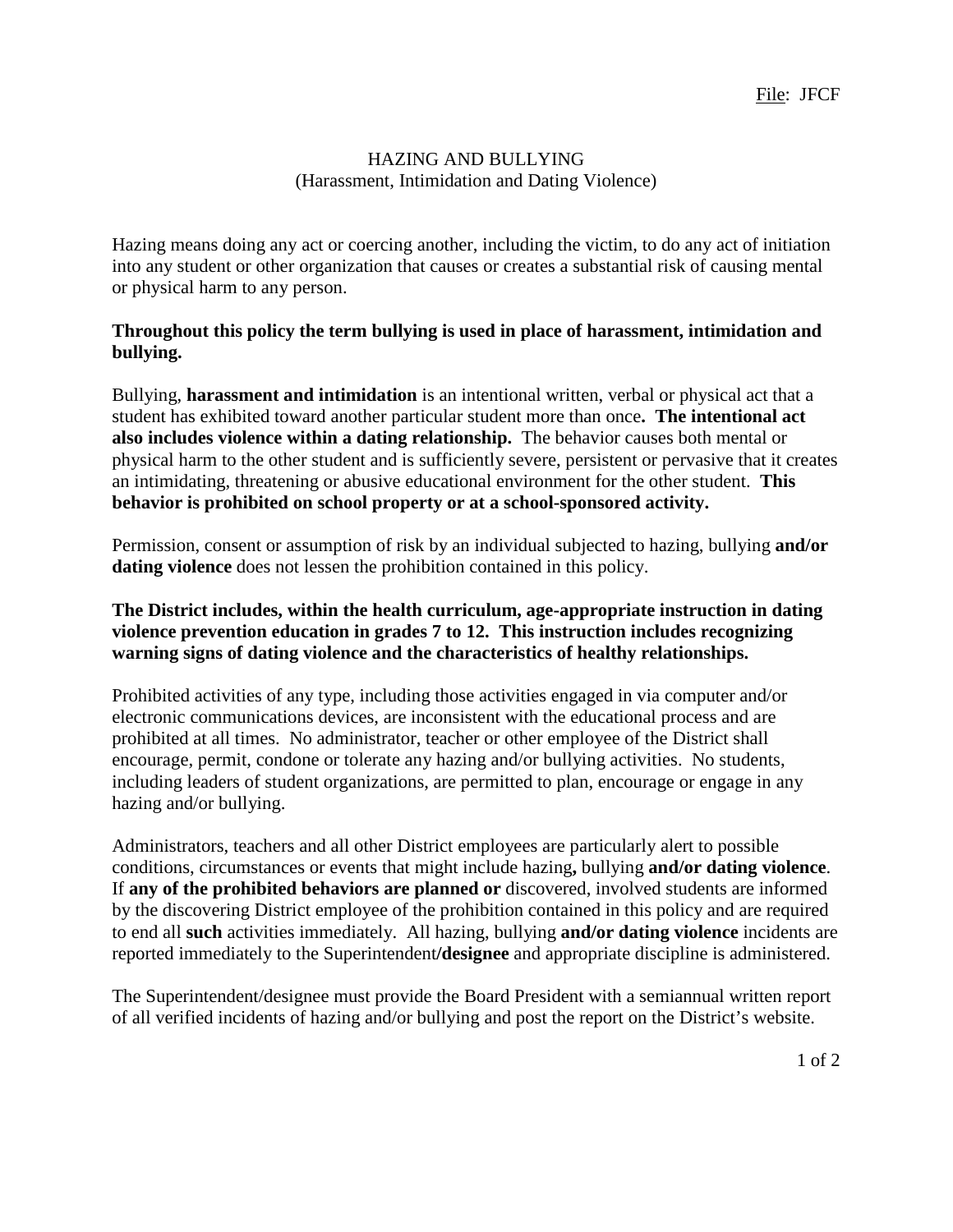The administration provides training on the District's hazing and bullying policy to District employees and volunteers who have direct contact with students. Additional training is provided to elementary employees in violence and substance abuse prevention and positive youth development.

District employees, students and volunteers have qualified civil immunity for damages arising from reporting an incident of hazing and/or bullying. Administrators, teachers, other employees and students who fail to abide by this policy may be subject to disciplinary action and may be liable for civil and criminal penalties in compliance with State and Federal law.

No one is permitted to retaliate against an employee or student because he/she files a grievance or assists or participates in an investigation, proceeding or hearing regarding the charge of hazing and/or bullying of an individual.

[Adoption date: March 17, 2010]

```
LEGAL REFS.: ORC 117.53
        2307.44
        2903.31
         3301.22
        3313.666; 3313.667
        3314.03
        3319.073
```
CROSS REFS.: AC, Nondiscrimination

EDE, Computer/Online Services (Acceptable Use and Internet Safety) IGAE, Health Education IIBH, District Web Site Publishing JFC, Student Conduct (Zero Tolerance) JFCEA, Gangs JFCK, Use of Electronic Communications Equipment by Students JHG, Reporting Child Abuse Student Handbooks

*THIS IS A REQUIRED POLICY*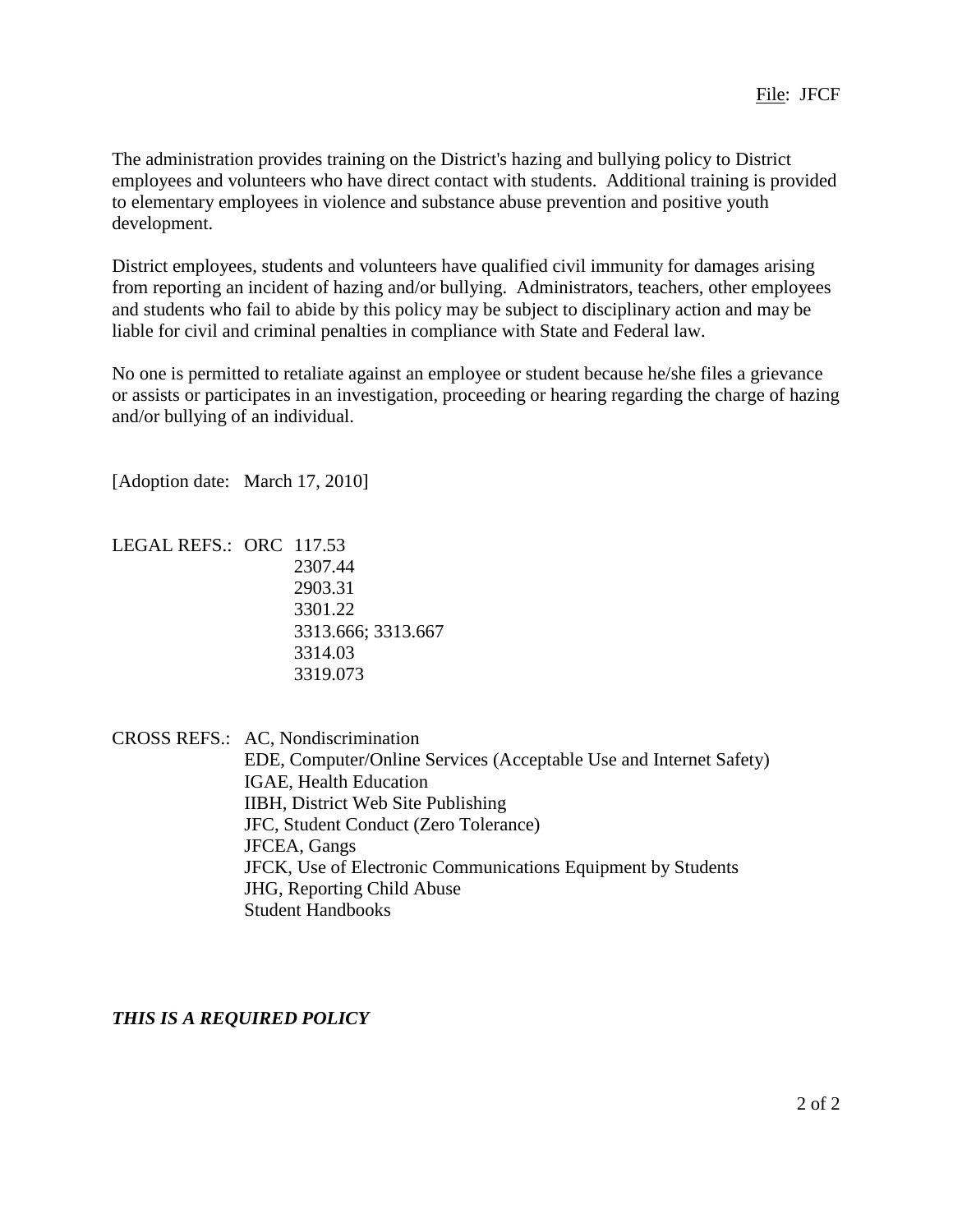### HAZING AND BULLYING (Harassment, Intimidation and Dating Violence)

The prohibition against hazing, **dating violence,** harassment, intimidation or bullying is publicized in student handbooks and in the publications that set the standard of conduct for schools and students in the District. In addition, information regarding the policy is incorporated into employee handbooks and training materials.

### School Personnel Responsibilities and Complaint Procedures

Hazing, bullying behavior **and/or dating violence** by any student/school personnel in the District is strictly prohibited, and such conduct may result in disciplinary action, including suspension and/or expulsion from school. Hazing bullying **and/or dating violence** means any intentional written, verbal, graphic or physical acts, including electronically transmitted acts, either overt or covert, by a student or group of students toward other students/school personnel with the intent to haze, harass, intimidate, injure, threaten, ridicule or humiliate. Such behaviors are prohibited on or immediately adjacent to school grounds, at any school-sponsored activity; in any District publication; through the use of any District-owned or operated communication tools, including but not limited to District e-mail accounts and/or computers; on school-provided transportation or at any official school bus stop.

Hazing, bullying **and/or dating violence** can include many different behaviors. Examples of conduct that could constitute prohibited behaviors include, but are not limited to:

- 1. physical violence and/or attacks;
- 2. threats, taunts and intimidation through words and/or gestures;
- 3. extortion, damage or stealing of money and/or possessions;
- 4. exclusion from the peer group or spreading rumors;
- 5. repetitive and hostile behavior with the intent to harm others through the use of information and communication technologies and other web-based/online sites (also known as "cyber bullying"), such as the following:
	- A. posting slurs on web sites, social networking sites, blogs or personal online journals;
	- B. sending abusive or threatening e-mails, web site postings or comments and instant messages;
	- C. using camera phones to take embarrassing photographs or videos of students and/or distributing or posting the photos or videos online and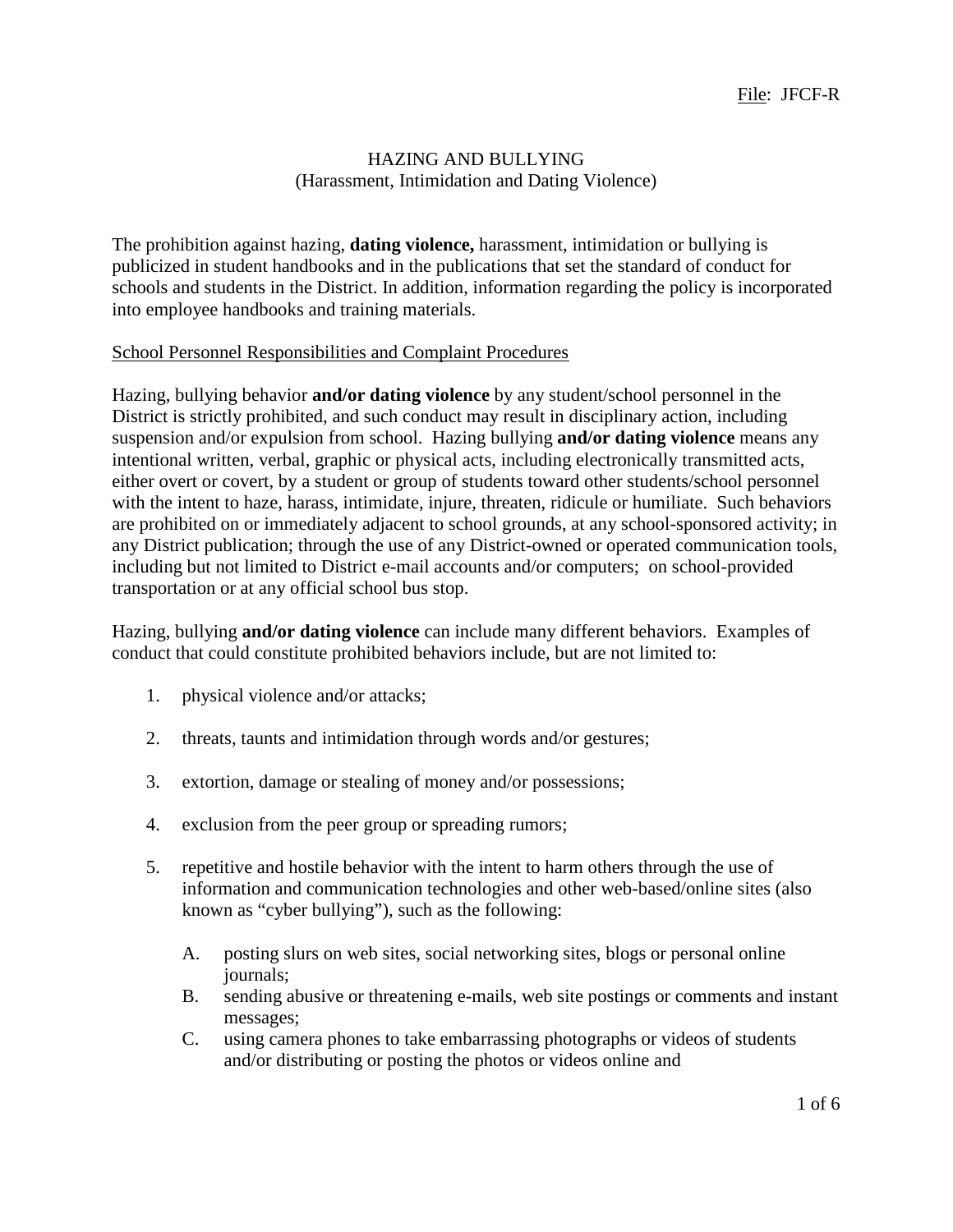- D. using web sites, social networking sites, blogs or personal online journals, e-mails or instant messages to circulate gossip and rumors to other students.
- 6. excluding others from an online group by falsely reporting them for inappropriate language to Internet service providers.

In evaluating whether conduct constitutes hazing or bullying, special attention is paid to the words chosen or the actions taken, whether such conduct occurred in front of others or was communicated to others, how the perpetrator interacted with the victim and the motivation, either admitted or appropriately inferred.

### Teachers and Other School Staff

Teachers and other school staff who witness acts of hazing, bullying **and/or dating violence** as defined above, promptly notify the building principal/designee of the event observed, and promptly file a written incident report concerning the events witnessed.

Teachers and other school staff who receive student or parent reports of suspected hazing, bullying **and/or dating violence** promptly notify the building principal/designee of such report(s). If the report is a formal, written complaint, the complaint is forwarded to the building principal/designee no later than the next school day. If the report is an informal complaint by a student that is received by a teacher or other professional employee, he/she prepares a written report of the informal complaint that is forwarded to the building principal/designee no later than the next school day.

### Complaints

### 1. Formal Complaints

Students and/or their parents or guardians may file reports regarding suspected hazing, harassment, intimidation, bullying **and/or dating violence**. The reports should be written. Such written reports must be reasonably specific including person(s) involved; number of times and places of the alleged conduct; the target of suspected harassment, intimidation and/or bullying and the names of any potential student or staff witnesses. Such reports may be filed with any school staff member or administrator. They are promptly forwarded to the building principal/designee for review and action.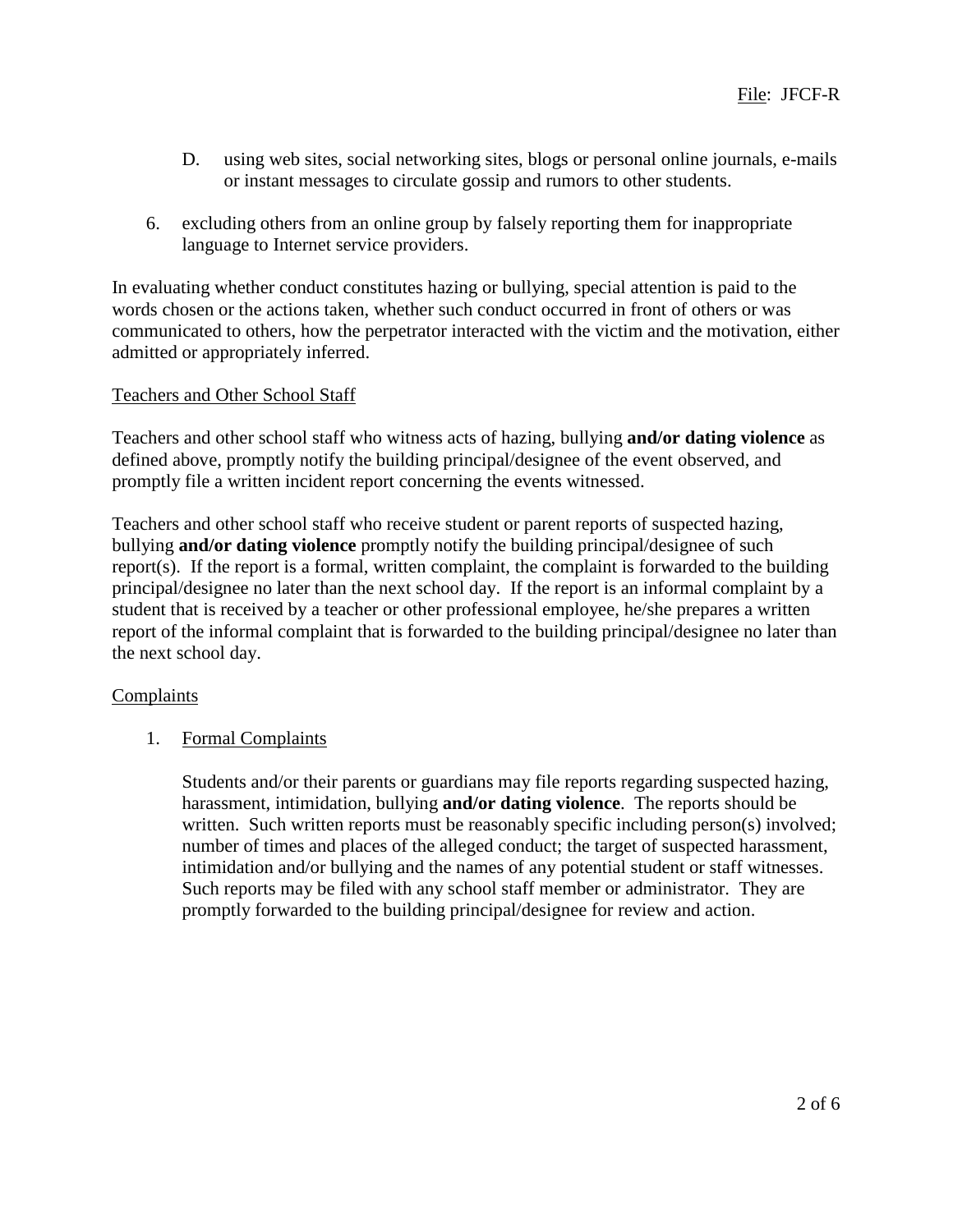### 2. Informal Complaints

Students, parents or guardians and school personnel may make informal complaints of conduct that they consider to be harassment, intimidation and/or bullying by verbal report to a teacher, school administrator or other school personnel. Such informal complaints must be reasonably specific as to the actions giving rise to the suspicion of hazing, harassment, intimidation and/or bullying, including person(s) involved, number of times and places of the alleged conduct, the target of the prohibited behavior(s) and the names of any potential student or staff witness. The school staff member or administrator who receives the informal complaint promptly documents the complaint in writing, including the above information. This written report by the school staff member and/or administrator is promptly forwarded to the building principal/designee for review and action.

### 3. Anonymous Complaints

Students who make informal complaints as set forth above may request that their name be maintained in confidence by the school staff member(s) and administrator(s) who receive the complaint. The anonymous complaint is reviewed and reasonable action is taken to address the situation, to the extent such action (1) does not disclose the source of the complaint, and  $(2)$  is consistent with the due process rights of the student(s) alleged to have committed acts of hazing, bullying **and/or dating violence**.

#### Intervention Strategies

1. Teachers and Other School Staff

In addition to addressing both informal and formal complaints, school personnel are encouraged to address the issue of hazing, bullying **and/or dating violence** in other interactions with students.

School personnel may find opportunities to educate students about harassment, hazing, intimidation and bullying and help eliminate such prohibited behaviors through class discussions, counseling and reinforcement of socially appropriate behavior. School personnel should intervene promptly whenever they observe student conduct that has the purpose or effect of ridiculing, humiliating or intimidating another student/school personnel, even if such conduct does not meet the formal definition of harassment, hazing, intimidation or bullying.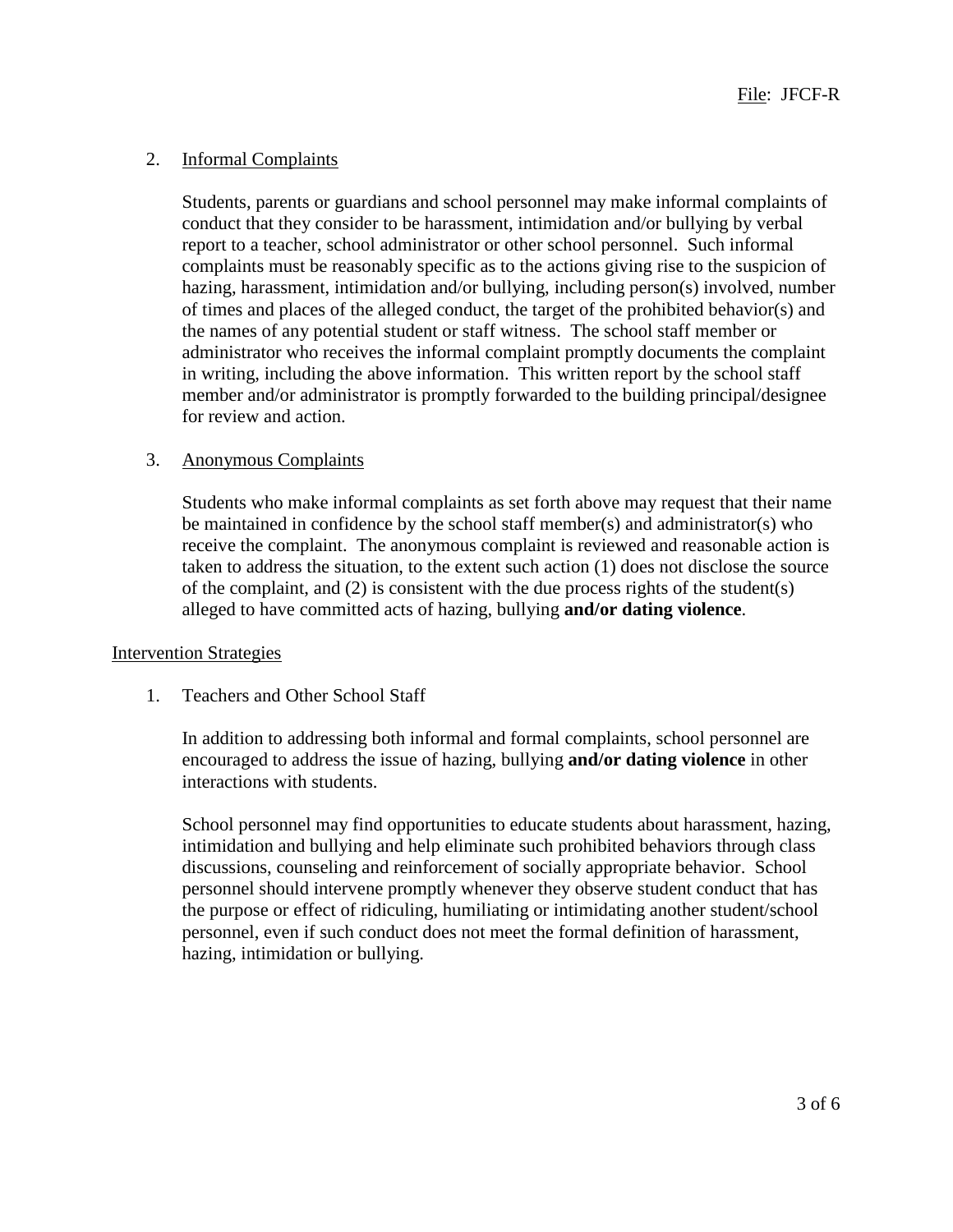### 2. Administrator Responsibilities

### A. Investigation

The principal/designee is notified of any formal or informal complaint of suspected harassment, hazing, intimidation or bullying. Under the direction of the building principal/designee, all such complaints are investigated promptly. A written report of the investigation is prepared when the investigation is complete. The report includes findings of fact, a determination of whether acts of hazing, bullying **and/or dating violence** were verified, and when prohibited acts are verified, a recommendation for intervention, including disciplinary action, is included in the report. Where appropriate, written witness statements are attached to the report.

Notwithstanding the foregoing, when a student making an informal complaint has requested anonymity, the investigation of such complaint is limited as is appropriate in view of the anonymity of the complaint. Such limitation of the investigation may include restricting action to a simple review of the complaint (with or without discussing it with the alleged perpetrator), subject to receipt of further information and/or the withdrawal by the complaining student of the condition that his/her report be anonymous.

### B. Nondisciplinary Interventions

When verified acts of hazing, bullying **and/or dating violence** are identified early and/or when such verified acts do not reasonably require a disciplinary response, students may be counseled as to the definition of the behavior, its prohibition and their duty to avoid any conduct that could be considered harassing, hazing, intimidating and/or bullying.

If a complaint arises out of conflict between students or groups of students, peer mediation may be considered. Special care, however, is warranted in referring some cases to peer mediation. A power imbalance may make the process intimidating for the victim and therefore inappropriate. The victim's communication and assertiveness skills may be low and could be further eroded by fear resulting from past intimidation and fear of future intimidation. In such cases, the victim should be given additional support. Alternatively, peer mediation may be deemed inappropriate to address the concern.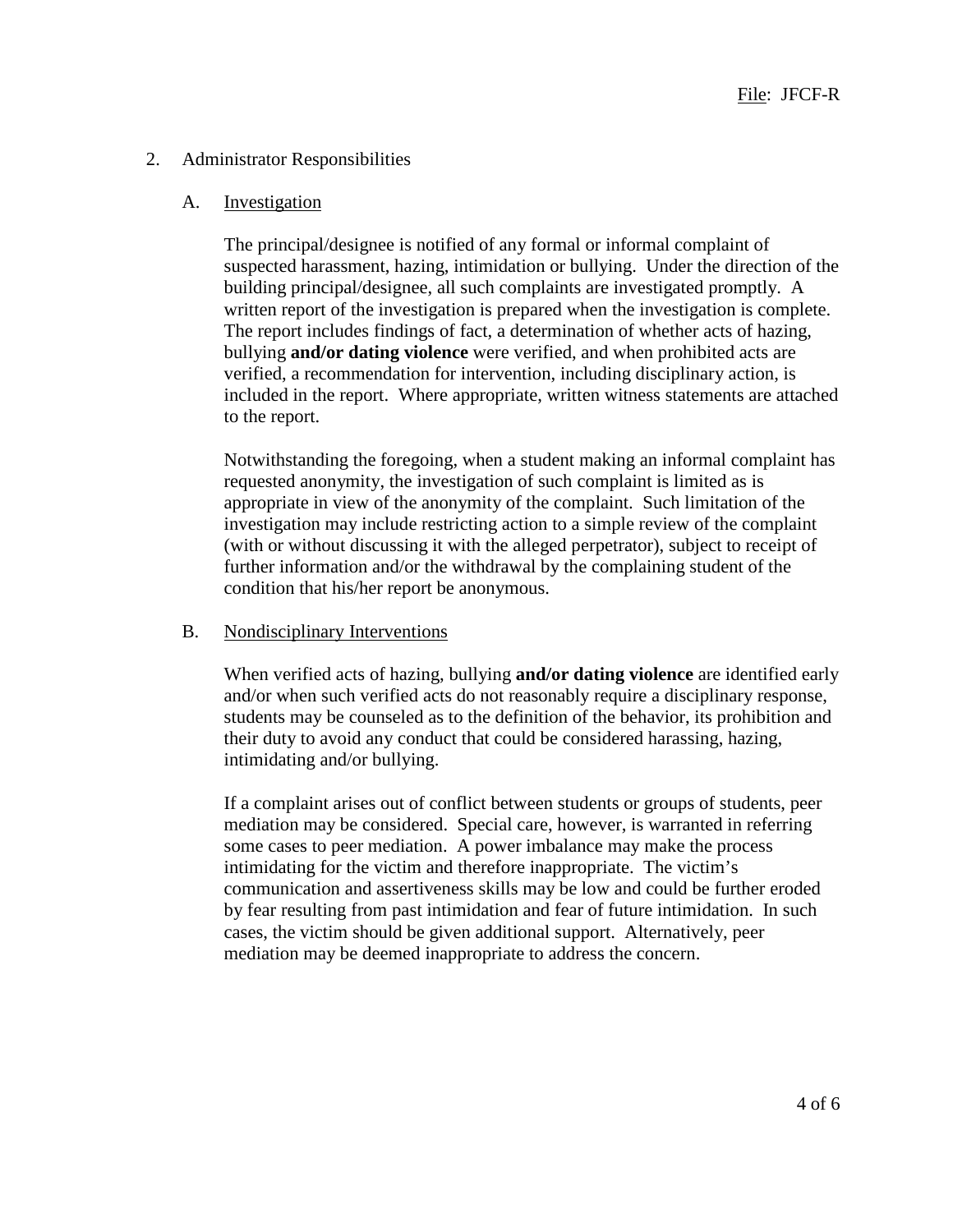### C. Disciplinary Interventions

When acts of harassment, intimidation and bullying are verified and a disciplinary response is warranted, students are subject to the full range of disciplinary consequences. Anonymous complaints that are not otherwise verified, however, cannot provide the basis for disciplinary action.

In and out-of-school suspension may be imposed only after informing the accused perpetrator of the reasons for the proposed suspension and giving him/her an opportunity to explain the situation.

Expulsion may be imposed only after a hearing before the Board of Education, a committee of the Board or an impartial hearing officer designated by the Board of Education in accordance with Board policy. This consequence is reserved for serious incidents of harassment, intimidation or bullying and/or when past interventions have not been successful in eliminating prohibited behaviors.

Allegations of criminal misconduct are reported to law enforcement, and suspected child abuse is reported to Child Protective Services, per required timelines.

### Report to the Parent or Guardian of the Perpetrator

If, after investigation, acts of harassment, intimidation and bullying by a specific student are verified, the building principal/designee notifies the parent or guardian of the perpetrator, in writing, of that finding. If disciplinary consequences are imposed against such student, a description of such discipline is included in such notification.

Strategies are developed and implemented to protect students from additional harassment, intimidation or bullying, and from retaliation following reporting of incidents.

### Reports to the Victim and His/Her Parent or Guardian

If, after investigation, acts of bullying or hazing against a specific student are verified, the building principal/designee notifies the parent/guardian of the victim of the finding. In providing such notification, care must be taken to respect the statutory privacy rights of the perpetrator.

Bullying matters, including the identity of both the charging party and the accused, are kept confidential to the extent possible. Although discipline may be imposed against the accused upon a finding of guilt, retaliation is prohibited.